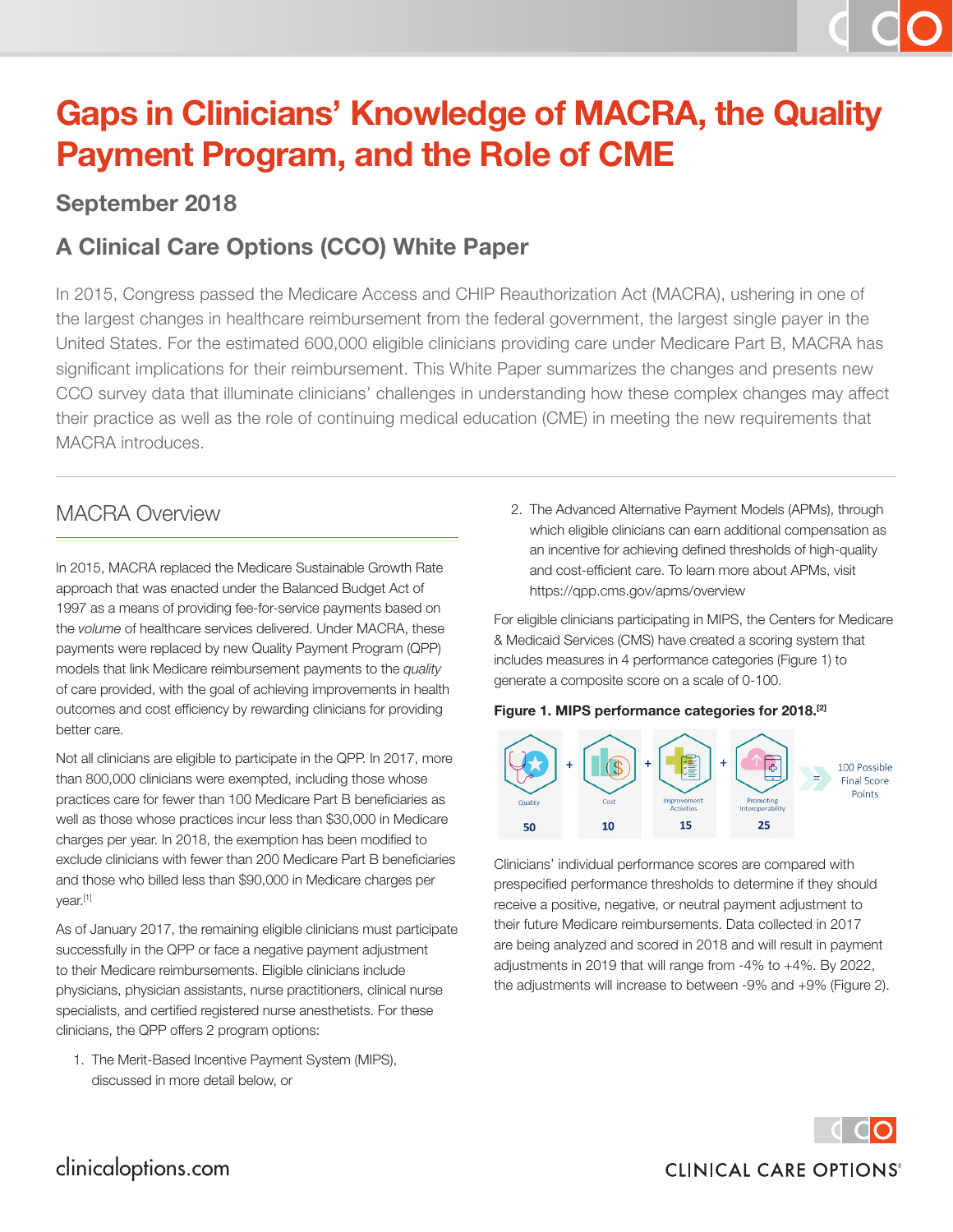#### **Figure 2. Medicare reimbursement adjustments based on MIPS performance score.[3]**



In 2018, CMS ruled that eligible clinicians can report their participation in appropriate continuing education activities as examples of their engagement in Improvement Activities (which represent up to 15 points toward the final score).

CMS has provided the following criteria that CME activities must meet to qualify as Improvement Activities:

- The activity must address a quality or safety gap that is supported by a needs assessment or problem analysis or must support the completion of such a needs assessment as part of the activity
- The activity must have specific, measurable aim(s) for improvement
- The activity must include interventions intended to result in improvement
- The activity must include data collection and analysis of performance data to assess the impact of the interventions
- The accredited program must define meaningful clinician participation in their activity, describe the mechanism for identifying clinicians who meet the requirements, and provide participant completion information

### CCO Survey of US Clinicians

To assess the extent to which clinicians understand the process associated with MACRA and the implications on their practice, a nationwide survey was undertaken among CCO's clinician membership. The results demonstrate profound gaps in clinicians' general knowledge of the changes introduced by MACRA and, particularly, a lack of awareness that participating in appropriate CME activities not only can help them improve the quality of care they provide, but also can help them gain points toward the Improvement Activity component of their overall performance score, which in turn determines the rate of Medicare reimbursement payments they will receive.

The 227 survey respondents comprised clinicians, system administrators, and system leaders, with the vast majority (93%) being clinicians in various practice types (Figure 3) and settings (Figure 4). Respondents reported a wide range of 20 specialties, reflecting the diversity of the CCO membership.

#### **Figure 3. Survey respondents by practice type.**



**Figure 4. Survey respondents by practice setting.**



### Participants' Understanding of the QPP

Participants were asked to assess their confidence in their understanding of the QPP on a 7-point scale. Almost one half indicated they were less than confident in their understanding of QPP (Figure 5).

#### **Figure 5. Respondents' confidence in their understanding of the QPP**

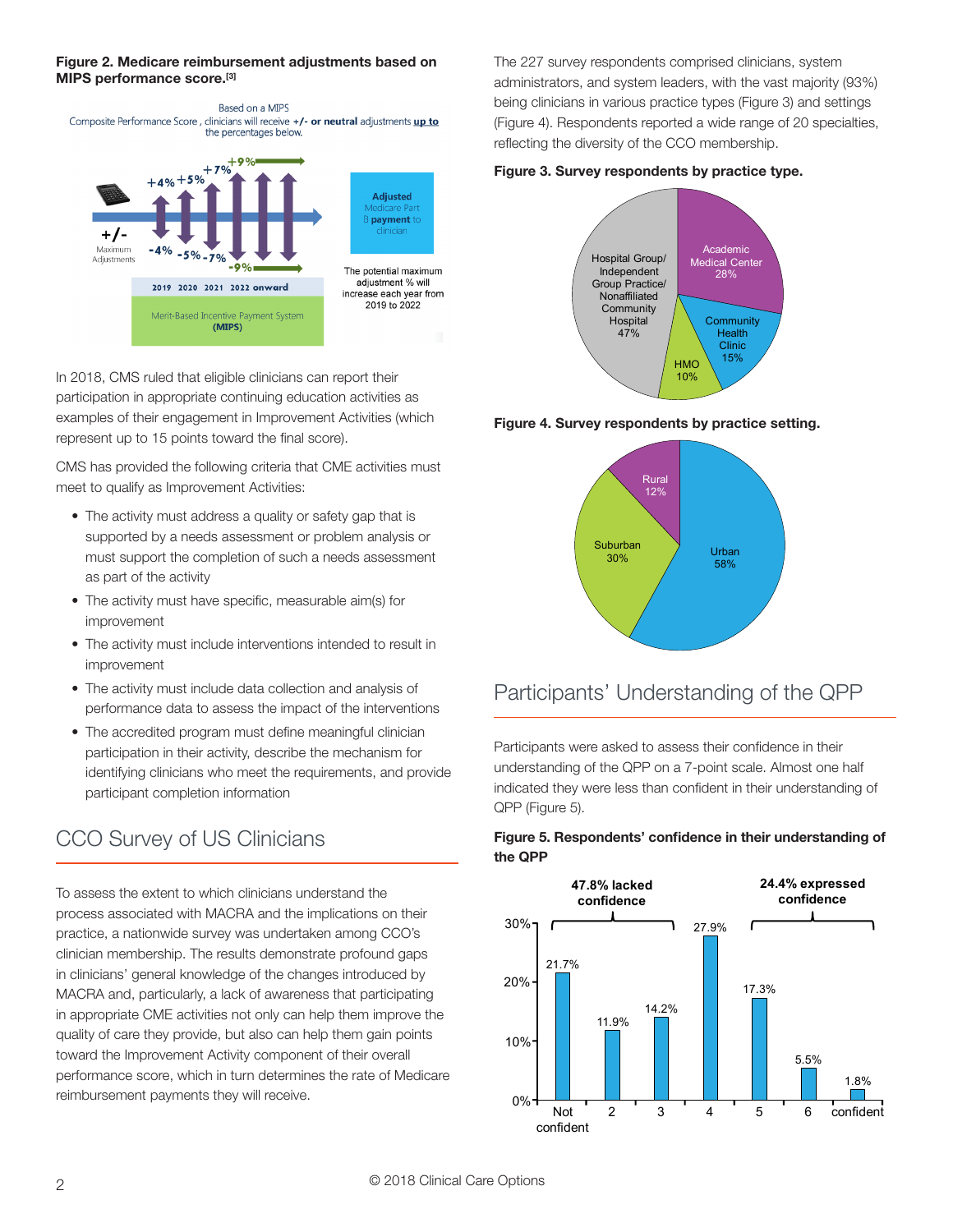In addition, 32% of respondents indicated they are participating in MIPS, 9% are participating in the APMs, and 11% have been exempted from the QPP (Figure 6). However, 49% were uncertain whether they are participating or not—a remarkably high proportion, given that the survey was conducted months after the CMS had already sent notifications about whether clinicians were exempt from being evaluated under MIPS in the first half of 2017. Among this subgroup, 70% had classified their understanding of the QPP as less than confident (1-3 on the scale) in the previous question.

#### **Figure 6. Respondents' current engagement with MACRAdefined reimbursement systems**



### Certified CME Activities Included as Improvement Activities Within the QPP

Only 40% of respondents were aware that certified CME activities can be included as Improvement Activities within the QPP, as confirmed by CMS in early 2018. However, when asked if they would be interested in participating in appropriate CME activities as part of MIPS, 63% indicated that they would.



These data indicate that a great deal of work needs to be done to improve clinicians' awareness that appropriate CME activities can help them meet the MIPS requirements for participating in Improvement Activities. At the same time, it is reassuring to see that large majorities of respondents were interested in participating in CME, suggesting that awareness is the key barrier to the uptake of CME to satisfy the requirement.

# Educational Activities Offering Multiple Forms of Certification

Additional questions helped to characterize respondents' preferences for being informed about the availability of CME that can be counted toward their MIPS needs and the attractiveness of educational activities that offer multiple forms of certification.



Most clinicians reported that they currently (61%) or would in the future (20%) seek out educational activities that offer Maintenance of Certification (MOC) points that are required for board-certified physicians.

Additional questions helped to characterize respondents' interest in accessing education that offered combinations of CME credits, MOC points, and/or MIPS recognition. Thirty-seven percent would be likely to participate in education that offered both CME credit plus MIPS Improvement Activity designation, 31% in education that offered both CME credit and MOC points, and 41% in education that offered all 3 categories.



# What Can the CME Community Do to Help Clinicians Through the Transition?

After 2 years during which CMS has been communicating the MACRA changes, it is clear more clinician education is needed to ensure a successful transition from fee-for-service to meritbased reimbursement. New in 2018, clinicians can use CME activities to meet the requirement for participating in Improvement Activities within MIPS. There is a clear opportunity for participation in appropriate CME activities, already a trusted resource used by hundreds of thousands of clinicians, to play a significant role in enabling clinicians to demonstrate their commitment to enhancing patient outcomes and the quality of care.

*"Accredited CME providers are ideally placed to support their clinicians' engagement in MIPS through building activities for individuals and teams to improve performance, quality, and safety. As outlined in more detail on our Web site (accme.org), accredited CME providers have great flexibility in offering education that will count as Improvement Activities, and can also help clinicians understand how to identify Improvement Activities, assist them in attesting to their participation in MIPS, and directly issue CME and MOC credits."* 

*Graham McMahon, MD, MMSc President and CEO of the Accreditation Council for Continuing Medical Education (ACCME)*

Many existing or currently planned CME activities are likely to already qualify as Improvement Activities for MIPS. CME planners can review the requirements in a step-by-step implementation guide by the ACCME, available at https://tinyurl.com/ycsz6dn7.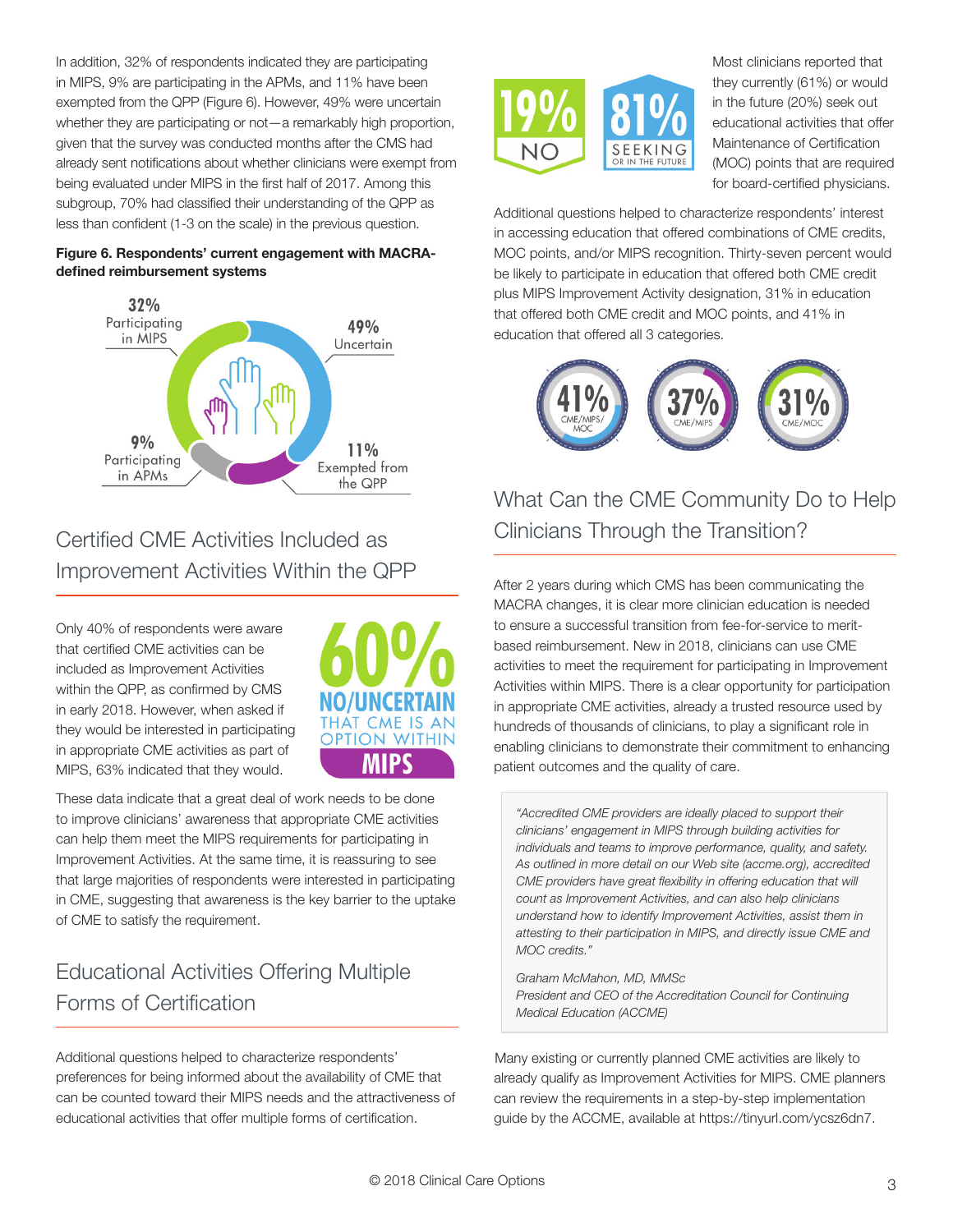Clinicians also need to be aware of the process to document their participation in such activities. Currently, eligible clinicians may submit their Improvement Activities by attestation by any of the following options:

- CMS QPP Web site
- Qualified clinical data registry
- Qualified registry
- Electronic health record system

Practice groups of 25 or more clinicians may choose to use the CMS Web interface. Eligible clinicians and groups only need to attest, via the QPP Web site, that they completed the Improvement Activities they selected or should work with their organization to determine the best way to submit their activities via a qualified clinical data registry, a qualified registry, or their electronic health record system. Eligible clinicians are encouraged to retain documentation for 6 years as required by the CMS document retention policy.<sup>[4]</sup>

# CME Companies Can Actively Help to Eliminate the Confusion In Support of the Physician Community

The reporting of activities is the responsibility of the eligible clinicians, but CME providers can help them by providing clear instruction to learners on how to attest to having completed appropriate activities. CCO has already noted that some clinicians are proactively asking questions about whether and how they can report their participation in CME activities to help them meet their QPP requirements. Within the CME industry, discussions have begun about potentially creating a taskforce of various stakeholders such as providers, supporters, accredited societies, and medical societies, with the goal of creating a unified awareness campaign to educate clinicians on how participation in CME can be used to demonstrate their engagement in Improvement Activities.

*"Stakeholders, including the CME Coalition, have committed to developing easy-to-recognize, uniform language that CME providers can share with learners to indicate that an activity meets the CMS requirements and is, thus, essentially 'MIPS approved'."* 

*Andy Rosenberg, JD Senior Advisor to the CME Coalition*

In the CCO survey, participants responded favorably (93%) to various suggested ways in which CME programs that qualify as Improvement Activities could be brought to their attention, including a dedicated page listing such activities, a clear logo or label on qualifying activities, or an email announcement.

In addition, a taskforce might analyze the reporting process and determine ways in which the CME industry could reduce barriers to clinicians' reporting of qualifying participation—perhaps, for example, using the ACCME's Program and Activity Reporting System (PARS).

In conclusion, the intersection of continuing education activities with the QPP provides the CME community a wonderful opportunity to further our mission to educate clinicians while also helping to reduce their current confusion about the changes to the healthcare system, allowing them to continue to focus on improving patient outcomes.

### About Clinical Care Options

CCO, a leader in the development of innovative, interactive, online, and live CME/CE-certified programs and proprietary medical education technologies, creates and publishes original CME/CE and information resources that are designed specifically for healthcare professionals. CCO's educational programs are developed not only to provide the latest scientific information, but also to support the understanding, confidence, application, and competence of healthcare professional learners. In addition to the point-of-care resource—*in*Practice®—CCO provides a spectrum of live and online educational programs and formats.

#### **CONTACT:**

#### **Robin Murray** *President*

Clinical Care Options 12001 Sunrise Valley Drive, Suite 300 Reston, VA 20191 703.674.3510 rmurray@clinicaloptions.com clinicaloptions.com